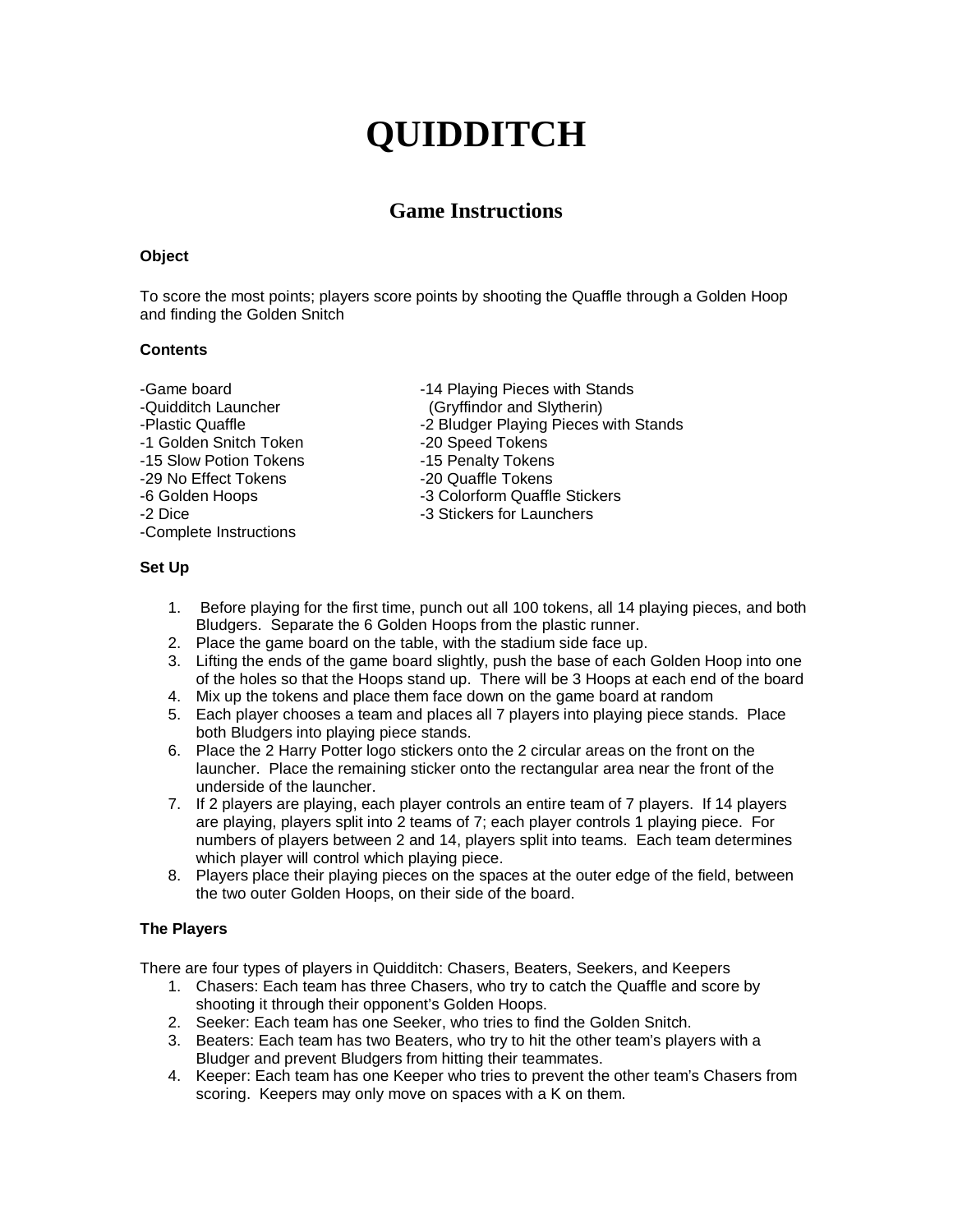#### **Starting the Game**

- 1. The youngest player goes first by rolling one die.
- 2. Each player on the youngest player's team, at his/her option, moves his/her playing piece up to the number of spaces shown on the die. On each turn, each team may move any or all of its playing pieces.

#### **Turning Over Tokens**

- 1. If one or more Chasers end its move on a space with a token, one of those Chasers may flip over that token. Only one Chaser may flip over a token on a turn.
- 2. If a Seeker ends its move on a space with a token, the Seeker may flip over a token (even if a Chaser flips over a token on the same turn).
- 3. The instructions below apply only to the playing piece that flips over the token. All other playing pieces move normally.
	- a. Speed: On the next turn, a player on this token rolls both dice, adds them together, and moves up to this number of spaces.
	- b. Quaffle: If a Chaser flips over a Quaffle token, that Chaser sticks one of the Quaffle stickers onto that Chaser's playing piece. Remove this token from the board. If another chaser already has a Quaffle sticker, the player does not stick another Quaffle – only one Quaffle may be in play at a time. The Quaffle token remains on the board, face up. If a seeker flips over a Quaffle token, it remains face up on the board.
	- c. Golden Snitch: If a Seeker flips over the Golden Snitch, the game is over. If a Chaser flips over the Golden Snitch, it remains on the board, face up.
	- d. Slow Potion: On the next turn, a player on this token may not move.
	- e. Penalty: Remove the playing piece on this token from the board. After waiting one turn, this playing piece re-enters play on one of the spaces marked K at its team's end of the field.
	- f. No Effect: This token has no effect on the player.

After tokens have been used, they are removed from the board and placed out of play. Speed, Slow Potion, Penalty, and No Effect tokens are removed immediately. Quaffle tokens are removed as soon as a player places the Quaffle Sticker onto a Chaser.

# **Shooting the Quaffle**

- 1. Instead of moving, a Chaser with the Quaffle Sticker may shoot the Quaffle. This Chaser removes the Quaffle Sticker from his playing piece, and places the red plastic Quaffle into the launcher.
- 2. The Chaser places the launcher just off the side of the board closest to the Chaser, with the front of the launcher aligned with the space that the Chaser occupies.
- 3. The Chaser pulls back the launcher's arm and tries to shoot the Quaffle through one of the Golden Hoops at the opponent's end of the board.
- 4. The Chaser may not shoot at the Hoop closest to the opponent's Keeper.
- 5. Other players on the shooting Chaser's team may move on the same turn on which the Chaser shoots

# **The Bludger**

- 1. The first two times that a 1 is rolled the player(s) who rolled the 1 place a Bludger on the board.
- 2. Players place Bludgers on any space next to one of their Beaters.
- 3. Once a player places a Bludger, that player's Beater may move that Bludger on every turn until one of the opponent's Beaters ends its move on a space next to that Bludger.